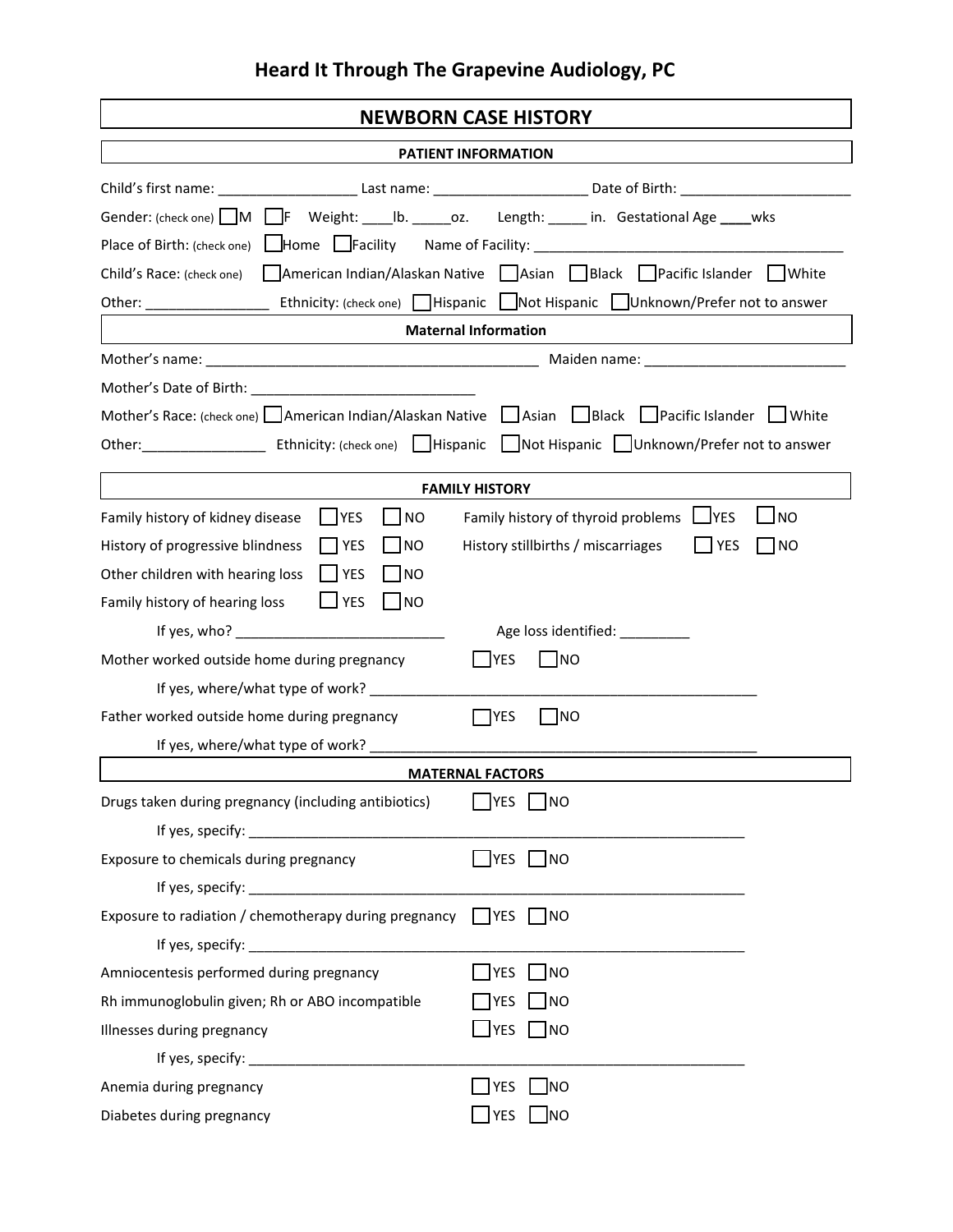## **Heard It Through The Grapevine Audiology, PC**

| Toxemia during pregnancy                             |                                           | YES                    | <b>NO</b>                                                                                                            |  |  |  |  |
|------------------------------------------------------|-------------------------------------------|------------------------|----------------------------------------------------------------------------------------------------------------------|--|--|--|--|
| Any paternal illnesses during pregnancy              |                                           | YES                    | <b>NO</b>                                                                                                            |  |  |  |  |
|                                                      |                                           |                        |                                                                                                                      |  |  |  |  |
| During pregnancy, was mother exposed to:             |                                           | Chickenpox             | Measles                                                                                                              |  |  |  |  |
|                                                      |                                           | Mumps                  | <b>German Measles</b>                                                                                                |  |  |  |  |
|                                                      |                                           |                        |                                                                                                                      |  |  |  |  |
| During pregnancy, was mother diagnosed with:         |                                           | Syphyllis              | <b>Herpes</b>                                                                                                        |  |  |  |  |
|                                                      |                                           | Influenza              | Cytomegalovirus(CMV)                                                                                                 |  |  |  |  |
|                                                      |                                           | $\exists$ HIV/AIDS     | Toxoplasmosis                                                                                                        |  |  |  |  |
|                                                      |                                           | $J$ COVID-19           |                                                                                                                      |  |  |  |  |
|                                                      |                                           | Other:                 | <u> 1980 - Johann Barn, mars ar breithinn ar breithinn ar breithinn ar breithinn ar breithinn ar breithinn ar br</u> |  |  |  |  |
|                                                      |                                           |                        |                                                                                                                      |  |  |  |  |
| DELIVERY AND LABOR FACTORS                           |                                           |                        |                                                                                                                      |  |  |  |  |
| Full-term pregnancy                                  | YES<br><b>NO</b>                          |                        |                                                                                                                      |  |  |  |  |
| Labor was induced                                    | YES<br>N                                  |                        |                                                                                                                      |  |  |  |  |
| Labor less than 3 hours                              | YES<br> NO                                |                        |                                                                                                                      |  |  |  |  |
| Labor longer than 24 hours                           | _lyes ___lno                              |                        |                                                                                                                      |  |  |  |  |
| Premature membrane rupture                           | $\Box$ NO<br>  YES                        |                        |                                                                                                                      |  |  |  |  |
| Bleeding                                             | <b>YES</b><br>$\Box$ NO                   |                        |                                                                                                                      |  |  |  |  |
| Forceps delivery                                     | $\blacksquare$ NO<br><b>YES</b>           |                        |                                                                                                                      |  |  |  |  |
| Cesarean section (C-section)                         | <b>YES</b><br>$\Box$ NO                   |                        |                                                                                                                      |  |  |  |  |
| Other unusual events:                                | YES NO                                    |                        |                                                                                                                      |  |  |  |  |
|                                                      |                                           | <b>NEWBORN FACTORS</b> |                                                                                                                      |  |  |  |  |
| Birth weight less than 5 pounds $\Box$ YES $\Box$ NO |                                           |                        | If yes, specify birth weight:                                                                                        |  |  |  |  |
| APGAR score low at birth                             | $\bigcap$ yes $\bigcup$ no                |                        |                                                                                                                      |  |  |  |  |
| Placed in intensive care                             | $\sqcup$ YES $\lceil$<br>$\neg$ NO        |                        |                                                                                                                      |  |  |  |  |
| Breathing problems at birth                          | $\Box$ yes $\Box$ no                      |                        |                                                                                                                      |  |  |  |  |
| Oxygen given at birth                                | $7$ yes $\Box$ no                         |                        |                                                                                                                      |  |  |  |  |
| Bilirubin > 15mg/100ml                               | $\overline{\ }$ yes $\Box$ no             |                        |                                                                                                                      |  |  |  |  |
| Congenital rubella                                   | $\Box$ NO<br><b>YES</b>                   |                        |                                                                                                                      |  |  |  |  |
| Defects of ear, nose, throat                         | $J$ yes $\Box$ no                         |                        |                                                                                                                      |  |  |  |  |
| Congenital heart disease                             | <b>YES</b><br>$\overline{\phantom{a}}$ NO |                        |                                                                                                                      |  |  |  |  |
| Drugs given (inc. antibiotics)                       | <b>YES</b><br>$\neg$ NO                   |                        |                                                                                                                      |  |  |  |  |
| <b>Exposure to chemicals</b>                         | YES  <br>$\neg$ NO                        |                        |                                                                                                                      |  |  |  |  |
| Paralysis at birth                                   | <b>PES</b> $\Box$ NO                      |                        |                                                                                                                      |  |  |  |  |